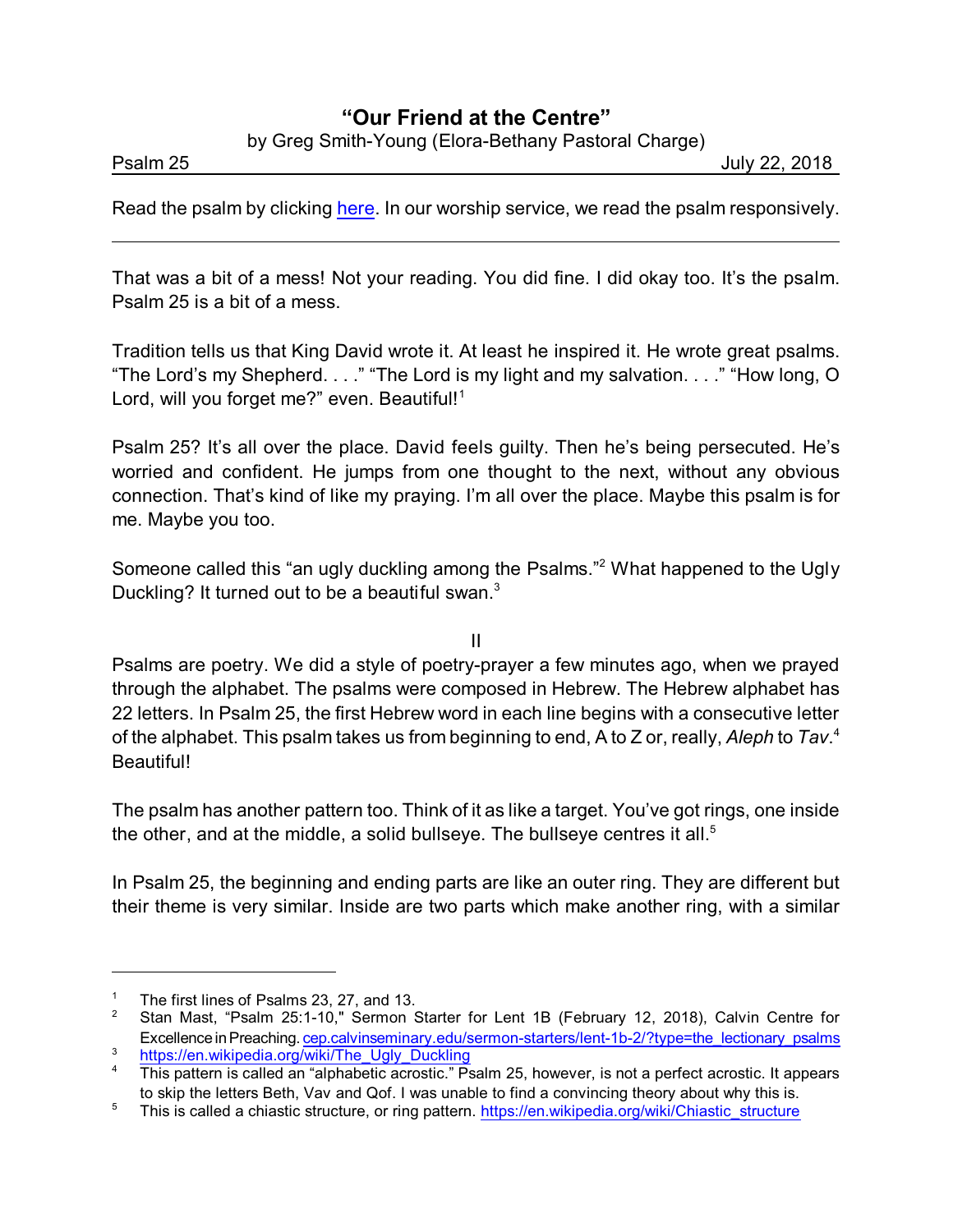theme. At the centre is the heart of the psalm, the core that holds it all together. $^6$ 

This centre holds us too.

III

Let's start with that outer ring, the beginning and ending sections. Their theme is this: *Lord I need You to rescue me from THEM.*

What does it say about "them?" They are adversaries: people with whom I'm in conflict, people who are causing me trouble. They act with treachery, without care nor caution. They are hateful and harmful. They want to tear me down in public and stand over what's left. They bring all sorts of trouble, to me and the whole community. The psalm calls them "enemies."

Maybe I need to watch my back more . . . but I don't think I have enemies. Not like these. I quarrel with people. I've wronged and disappointed folks. Some don't like me, and some I don't like. But enemies?

Thinking about it more, I realize there are forces — people, organizations, movements that are hostile. The biblical vision of life, creation, people, mercy, wholeness, justice, flourishing and love is not universally held. Too often it is bitterly opposed. And I remember scripture's caution that behind these "flesh and blood" forces are spiritual realities that are hostile to God.

We need God's protection and shelter. We need God's strength to steady us, and God's honour to hold us up. *God, I need You to rescue me from THEM.* That's the outer ring of this psalm.

But we need to get closer to the centre.

IV

In the inner ring, the cry is: *Lord, I need You to rescue me from MYSELF.*

It can be quite easy and satisfying, to blame the problems and tragedies on others. *It's who they are. It's what they've done. It's THEM.*

<sup>6</sup> Often the chiasm is in the eye of the beholder. Two of the commentaries I used (Bruggemann's and Charry's ) make no mention of this pattern in Psalm 25. I came across it while reading the reflection of Stan Mast on the Calvin Centre for Excellence in Preaching webpage. To me, this pattern makes a lot of sense.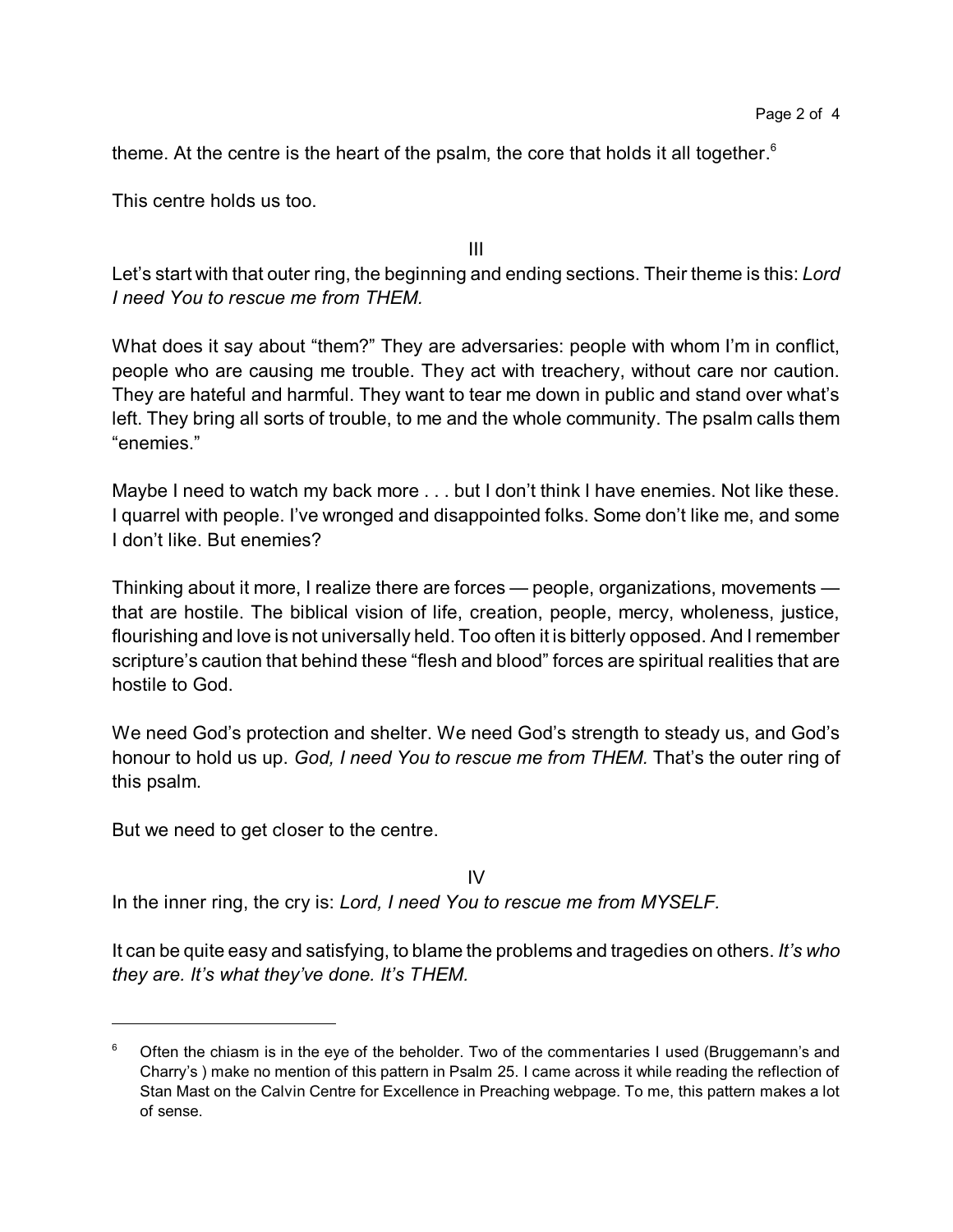Jesus won't let us get away with that. I am not different from THEM, at least not in ways that matter most. Where does the line dividing good from evil run? Through me.<sup>7</sup> What's wrong in the world? I am. $^{\rm 8}$ 

I don't know where I am going. So I need God to lead me. I don't have a clue, so I need God to teach me. I have acted with un-love toward God, and with un-love toward my neighbour, so I need God (and them) to forgive me. I'm as good as dead. I need God to raise me. I need God to save me.

I need God to forget "the wrongdoings of my younger years." And while God's at it, to forget the more recent ones too!<sup>9</sup> I need God to *choose* not to remember the ugly truth of who I am and what I've done. Instead, I need God to keep on remembering the beautiful truth of who God is and what God has done in Jesus, for me.

*God, I need You to rescue me from MYSELF.* That inner ring takes me closer to the centre.

V

*"Good and upright is the Lord,"* the centre says. *Good and upright is the Lord*! That centres everything else.<sup>10</sup>

*Good*! What God does is always perfectly beautiful and excellent.<sup>11</sup> Upright! What God does is always perfectly "on the level," correct, and fitting.<sup>12</sup>

*God is good and upright.* So I can trust God to rescue me from THEM. Me and all of us. ven "them!" God can rescue "them" from "themselves." For God is *good and upright* even to those who are not . . . even to me. God is *good and upright*, so I can trust God to rescue me from MYSELF.

*God is good and upright.* So God leads us — even us — in the ways to go. With humility,

<sup>7</sup> In The Gulag Archipeligo, Aleksandr Solzhenitsyn wrote: "If only there were evil people somewhere insidiously committing evil deeds, and it were necessary only to separate them from the rest of us and destroy them. But the line dividing good and evil cuts through the heart of every human being. And who is willing to destroy a piece of his own heart?"

<sup>&</sup>lt;sup>8</sup> Apparently, in response to a newspaper editorial inviting people to submit their answers to the question, "What is wrong with the world today?," G. K. Chesterton replied in a letter, "I am." <https://www.chesterton.org/wrong-with-world/>

<sup>&</sup>lt;sup>9</sup> Reading verses 7a and 18b together.

<sup>&</sup>lt;sup>10</sup> Stan Mast calls this "the core theological vision of Yahweh in the Old Testament."<br><sup>11</sup> https://www.biblogtuduteels.com/loviespe/bebrow/poe/touth 2.html

<sup>11</sup> https://www.biblestudytools.com/lexicons/hebrew/nas/towb-2.html

<sup>12</sup> https://www.biblestudytools.com/lexicons/hebrew/nas/yashar-2.html